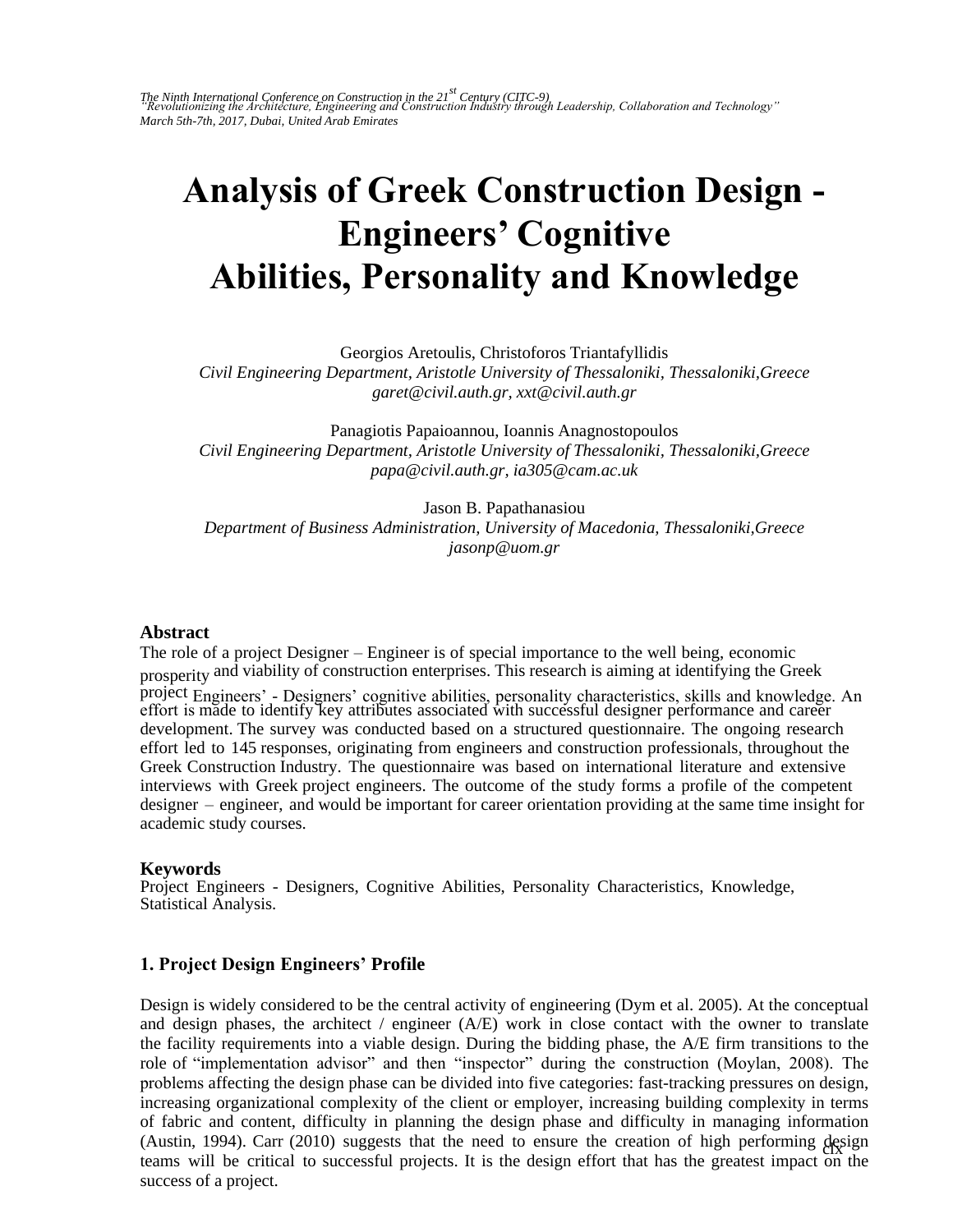According to Cheung et al. (2001) the design of construction projects is a collective effort, which brings together specialists from different organizations. The leadership of the design team head could affect the productivity of the design team and as a consequence the project success. Successful completion of a construction project involves the efficient execution of two major processes: design and construction (Manavazhi & Xunzhi 2001) so it was considered important to focus on the Engineers' – Designers' attributes and knowledge.

Gautam and Singh (2010) suggest that design engineers had predominant traits of introversion, sensing, feeling and judging. Their research suggests that 'Thinking' was the weakest trait, there are no "mechanically oriented" personalities interested in finding causes and effects. Also a lack of individuals good at solving problems, who strive for originality, defend their design principles, and deal with others tactfully, was observed. Xia et al. (2009) identified six ranked key competences of design-builders, namely: experience with similar DB projects, capability of corporate management, combination of building techniques and design expertise, financial capability for DB projects, enterprise qualification and scale, and credit records and reputation in the industry.

Moylan (2007) suggests that the most prevalent values among the major stakeholders in the construction industry are the requirements of trustworthiness in developing harmonious business relationships, the opportunity to earn a just profit for the associated risks and the need for integrity and trust in collaborating. Moreover, Molen et al. (2007) measured the Big Five personality factors. The research results seem to imply that, assuming that age is related to experience, growing experience with the profession encourages engineers to become more thorough and precise. Alternatively, it may imply that those less thorough and precise leave the profession and only the more conscientious engineers survive. The same type of reasoning may apply to the trait of autonomy. Level of education is negatively related to conscientiousness. He concluded that engineers are more conscientious, but they are also more extraverted, emotionally stable, and autonomous than the general population.

Like other crucial organizational outcomes, the creativity of engineering design teams stems not only from overall firm strategy and access to resources but, more fundamentally, from the minds of the individual employees (Amabile et al., 2004) cited in Kratzer et al (2008). Newport and Elms (1997) focused on effective engineer qualities. Qualities associated with mental agility, enterprise and interpersonal capability correlated most significantly with effectiveness. Some years later, Maillardet (1981) distinguishes six necessary skills for the graduate design engineers: graphical, practical, communication, application, methodological, team.

# **2. Research aim and methodology**

A structured questionnaire was used in order to evaluate the importance of various cognitive abilities, personality characteristics and body of knowledge of PDEs. Frequency analysis took place and identified the most dominant characteristics and knowledge. This paper examines the perception of cognitive skills, characteristics and knowledge that are considered necessary and important for the success of the construction project designers. For this purpose, questionnaires were handed to professional engineers of all disciplines. The content of this research questionnaire was based on synthesis of the international literature and an open-ended questionnaire which was dispatched three years prior to this paper. The survey firstly records the personal and professional profile of the participating engineers. The collected data included but was not limited to: age, gender, engineering discipline, specialty and years of experience. Respondents attributed scores, ranging from 1 (less significant) to 5 (most significant) on a Likert scale, to the personality characteristics and cognitive skills, so as to make evident which characteristics are significant for the construction designer's career. The required knowledge was also ranked using the same approach. The data was collected and processed with the SPSS software and frequency analysis was used in order to draw conclusions.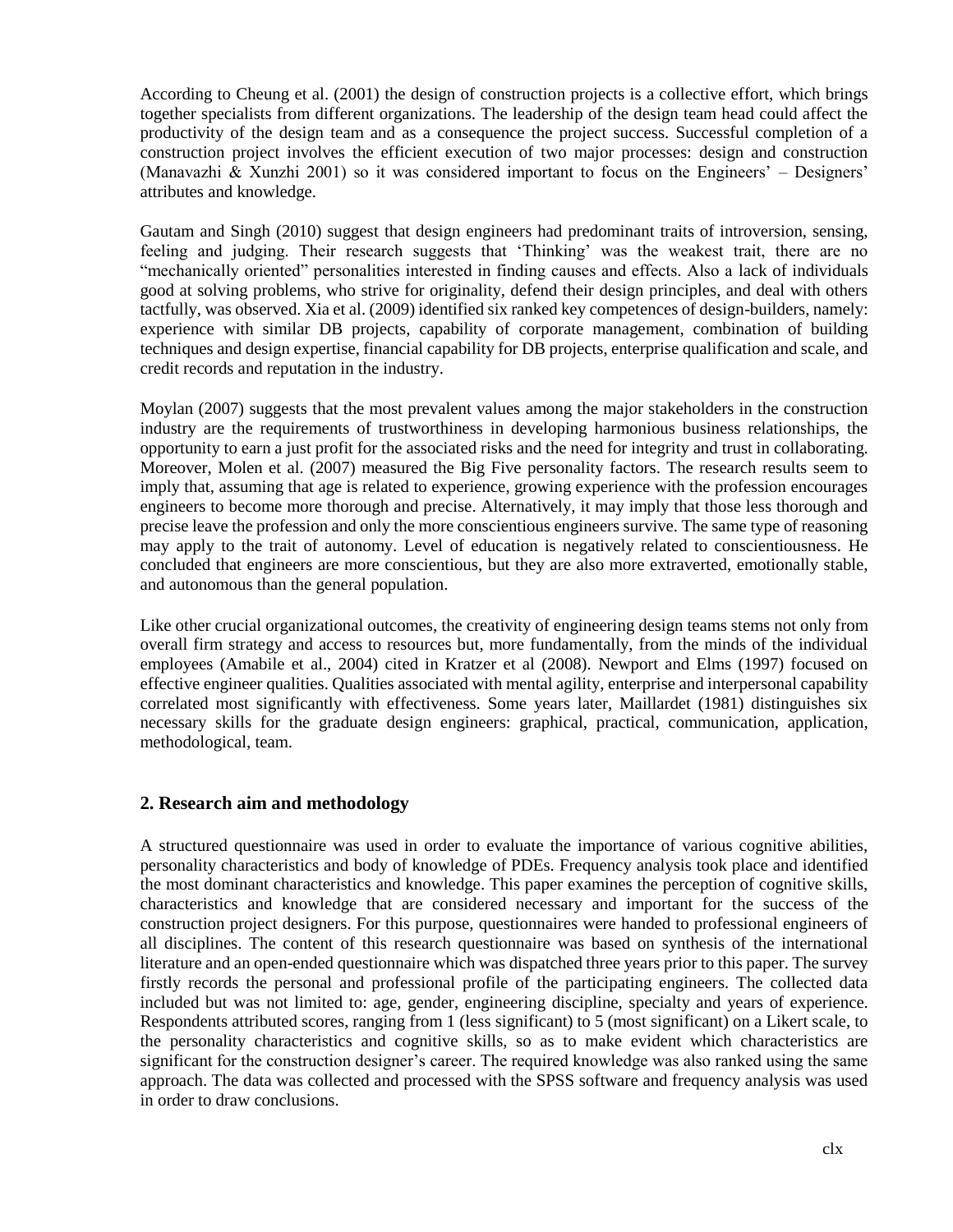The results of the research are based on a sample of 145 Greek Project Engineers. The survey participants are 64% males, whereas 36% are females. The ages vary from 24 to 65, with the 41% of them to be among the ages of 27 and 38. Over 7% of the respondents have worked in construction projects outside Greece. The questionnaire consists of the following three main parts: Profile of the survey's participant – respondent, Personality characteristics and cognitive abilities of project designer – engineers, Essential or required knowledge of project designer – engineers. The first part of the questionnaire is devoted to the participants, which have to respond to 13 personal questions, ranging from age to academic and professional background. The total characteristics regarding cognitive abilities and personality of designers sum up to 34 elements. The "Knowledge" section includes 7 elements. The majority of the answers are collected through check boxes. The Cronbach's Alpha computation which equals to 0,859 reveals that the results of the survey are reliable. According to the Kaiser-Meyer-Olkin (KMO) measure of sampling adequacy the value of 0,790 is adequate enough.

# **3. Descriptive Statistics**

Descriptive statistics are estimated using SPSS v.22. The answers of the questionnaires were parameterized and a database was created. Every row represented a participant and every column represented a variable, such as Designers' attributes and participants' profile data. The results based on the whole sample, concerning the cognitive abilities and personality characteristics of project designers are presented in table (1) and the body of knowledge of project designers is presented in table (4). Another analysis has taken place based only on the part of the participants that consider themselves as

"Designers" (Tables 2, 3). The frequency analysis of the responses concerning the cognitive skills and personality characteristics led to the following results shown in the tables below, where each value represents a percentage:

| <b>Cognitive Skills and Personality Characteristics</b>     | $\mathbf{1}$ | $\overline{2}$ | 3    | 4    | 5    |
|-------------------------------------------------------------|--------------|----------------|------|------|------|
| Responsibility                                              | 0.0          | 0,7            | 6,9  | 35,9 | 56,6 |
| Reliability                                                 | 0,0          | 2,8            | 7,6  | 40,0 | 49,7 |
| Diligent                                                    | 0,7          | 0,7            | 13,8 | 36,6 | 48,3 |
| Capability of Identifying Critical Project Activities       | 1,4          | 6,2            | 12,4 | 33,1 | 46,9 |
| Obedience to Rules                                          | 1,4          | 4,1            | 17,2 | 30,3 | 46,9 |
| Justified Opinion                                           | 0,7          | 0,7            | 12,4 | 40,0 | 46,2 |
| <b>Combinatorial Thinking</b>                               | 0.0          | 1,4            | 15,2 | 39.3 | 44,1 |
| Promptness on Solution Provision                            | 0,7          | 5,5            | 15,2 | 34,5 | 44,1 |
| Hardworking                                                 | 0,7          | 0,7            | 14,5 | 40,7 | 43.4 |
| Accuracy                                                    | 0.0          | 0,7            | 17,9 | 39.3 | 42,1 |
| Collaborative, Team Spirit                                  | 0,7          | 2,8            | 11,7 | 44,1 | 40,7 |
| Integrated Perception of the Projects' Process and Schedule | 0,7          | 4,1            | 22,1 | 37.9 | 35,2 |
| Capability of Predicting                                    | 0,0          | 4,8            | 24,8 | 35,2 | 35,2 |
| Creativity                                                  | 0,7          | 7,6            | 19,3 | 37.9 | 34,5 |
| Clarity of Design Solutions                                 | 0.0          | 4,1            | 29,0 | 35,2 | 31,7 |
| Patience                                                    | 2,8          | 12,4           | 25,5 | 29,7 | 29,7 |
| Methodicalness                                              | 0.0          | 4,8            | 24,1 | 42,8 | 28,3 |
| Cleverness                                                  | 0,7          | 5,5            | 20,7 | 45,5 | 27,6 |
| Perception of the Projects' Social Consequences             | 0,7          | 3,4            | 22,1 | 46.9 | 26,9 |
| <b>Analytical Thinking</b>                                  | 0.0          | 5,5            | 28.3 | 39.3 | 26.9 |
| <b>Communication Skills</b>                                 | 3,4          | 11,0           | 20,0 | 39,3 | 26,2 |
| <b>Scheduling Capability</b>                                | 2,8          | 11,0           | 27,6 | 33,8 | 24,8 |
| Decisiveness                                                | 2,8          | 13,8           | 26,9 | 35,2 | 21,4 |
| Fantasy / Imagination                                       | 2,8          | 12,4           | 29,7 | 35,2 | 20,0 |
| Typicality                                                  | 0,7          | 8,3            | 34,5 | 40,0 | 16,6 |
| <b>Public Relations</b>                                     | 13,9         | 17,4           | 28,5 | 24,3 | 16,0 |
| Proper Acquaintances                                        | 13,8         | 19.3           | 31,0 | 20,0 | 15,9 |
| <b>Conflict Resolution</b>                                  | 8,3          | 16.6           | 27,6 | 33,1 | 14,5 |
| <b>Increased Esthetic</b>                                   | 3,4          | 15,2           | 35,2 | 31,7 | 14,5 |

**Table 1. Descriptive statistics concerning PDEs' attributes (All Participants)**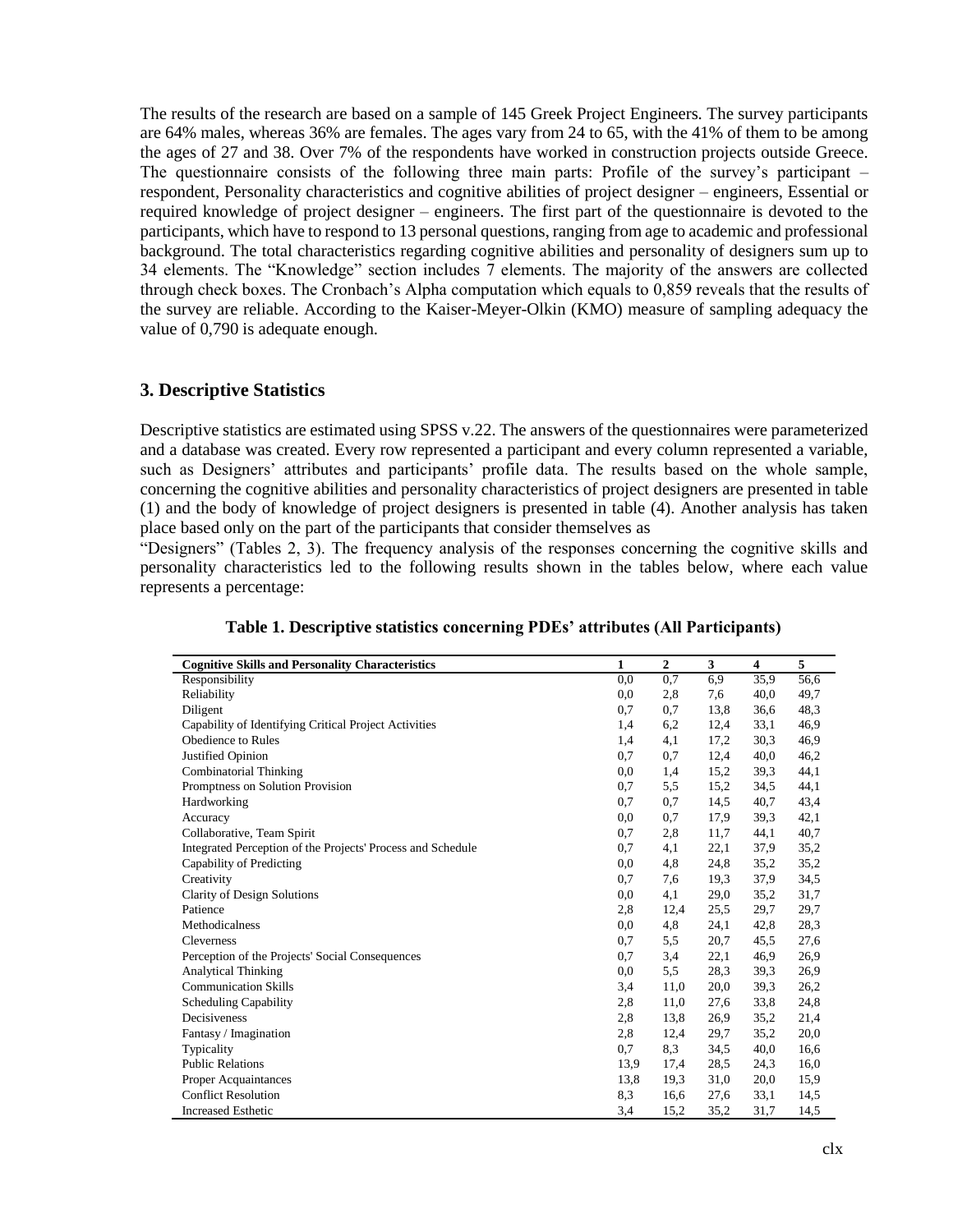| <b>Cognitive Skills and Personality Characteristics</b> |      |      |      |      |      |  |
|---------------------------------------------------------|------|------|------|------|------|--|
| Originality                                             | 3.4  | 14.5 | 35.2 | 33.1 | 13,8 |  |
| Instructiveness                                         | 3.4  | 22.8 | 26.9 | 33.8 | 13.1 |  |
| Politeness                                              | 6.2  | 15.2 | 31.7 | 35.2 | 11.7 |  |
| Capability of Dominating                                | 11.8 | 21.5 | 33.3 | 25.0 | 8,3  |  |
| Understanding                                           | 4.1  | 18.6 | 33.1 | 37.9 | 6.2  |  |

|  |  |  | Table 1. Descriptive statistics concerning PDEs' attributes (All Participants - continued) |
|--|--|--|--------------------------------------------------------------------------------------------|
|  |  |  |                                                                                            |

| <b>Cognitive Skills and Personality Characteristics</b>     | $\mathbf{1}$ | 2    | 3    | 4    | 5    |
|-------------------------------------------------------------|--------------|------|------|------|------|
| Responsibility                                              |              |      | 3,8  | 32,1 | 64,1 |
| Reliability                                                 |              | 1,3  | 7,7  | 37,2 | 53,8 |
| Capability of Identifying Critical Project Activities       |              | 5,1  | 5,1  | 37,2 | 52,6 |
| Justified Opinion                                           |              |      | 17,9 | 29,5 | 52,6 |
| <b>Combinatorial Thinking</b>                               |              |      | 12,8 | 37,2 | 50,0 |
| Diligent                                                    |              |      | 14,1 | 35,9 | 50,0 |
| Promptness on Solution Provision                            |              | 5,1  | 14,1 | 32,1 | 48,7 |
| Hardworking                                                 |              | 1,3  | 9,0  | 42,3 | 47,4 |
| Accuracy                                                    |              |      | 15.4 | 39,7 | 44,9 |
| Integrated Perception of the Projects' Process and Schedule |              | 2,6  | 23,1 | 32,1 | 42,3 |
| Collaborative, Team Spirit                                  |              | 2,6  | 9,0  | 47,4 | 41,0 |
| Obedience to Rules                                          | 1,3          | 3,8  | 20,5 | 33,3 | 41,0 |
| Capability of Predicting                                    |              |      | 24,4 | 42,3 | 33,3 |
| Clarity of Design Solutions                                 |              | 3,8  | 33,3 | 29,5 | 33,3 |
| Methodicalness                                              |              | 3,8  | 23,1 | 39,7 | 33,3 |
| Patience                                                    | 1,3          | 6,4  | 25,6 | 34,6 | 32,1 |
| Creativity                                                  |              | 9,0  | 16,7 | 43,6 | 30,8 |
| <b>Communication Skills</b>                                 | 1,3          | 10,3 | 24,4 | 34,6 | 29,5 |
| <b>Scheduling Capability</b>                                |              | 6,4  | 24,4 | 39,7 | 29,5 |
| Cleverness                                                  |              | 2,6  | 20,5 | 47,4 | 29,5 |
| Perception of the Projects' Social Consequences             |              | 5,1  | 17,9 | 50,0 | 26,9 |
| <b>Analytical Thinking</b>                                  |              | 2,6  | 29,5 | 42,3 | 25,6 |
| Decisiveness                                                |              | 9,0  | 24,4 | 42,3 | 24,4 |
| Fantasy / Imagination                                       | 1,3          | 15,4 | 26,9 | 41,0 | 15,4 |
| <b>Proper Acquaintances</b>                                 | 14,1         | 19,2 | 28,2 | 23,1 | 15,4 |
| <b>Public Relations</b>                                     | 15,4         | 20,5 | 24,4 | 24,4 | 15,4 |
| <b>Increased Esthetic</b>                                   | 3,8          | 11,5 | 38,5 | 32,1 | 14,1 |
| Instructiveness                                             | 1,3          | 19,2 | 24,4 | 41,0 | 14,1 |
| Typicality                                                  | 1,3          | 6,4  | 35,9 | 42,3 | 14,1 |
| Originality                                                 | 2,6          | 10,3 | 43,6 | 30,8 | 12,8 |
| <b>Conflict Resolution</b>                                  | 6,4          | 11,5 | 30,8 | 39,7 | 11,5 |
| Politeness                                                  | 5,1          | 16,7 | 32,1 | 35,9 | 10,3 |
| Capability of Dominating                                    | 7,7          | 16,7 | 39,7 | 25,6 | 10,3 |
| Understanding                                               | 3,8          | 16,7 | 29.5 | 44,9 | 5,1  |

#### **Table 2. Descriptive statistics concerning PDEs' attributes (Designers)**

According to the frequencies as estimated, from the whole sample, it is observed that the majority of the engineers surveyed assume that construction designers should be responsible, reliable and diligent. Apparently, those results can be reasoned by the fact that designers have to face many risks, deadlines and responsibilities while working and at the same time perform calculations and apply rules to the letter. It is significant that "Responsibility" was graded by almost ninety-three percent (92,5%) of the respondents with four and five. This percentage is equivalent to that of "Reliability", which is as high as almost ninety percent (89,7%).

Other cognitive skills and personality characteristics which are considered to be suitable for the construction designers are: "Capability of Identifying Critical Project Activities", "Obedience to Rules", "Justified Opinion", "Combinatorial Thinking" and "Promptness on Solution Provision". On the other hand, it is obvious from the results that "Collaboration" is a key element, but "Domination" is not, as one third of those participating in the survey rated "Domination" with one or two points. In addition, "Proper Acquaintances" and "Public Relationships" are not considered to be necessary for the effectiveness of the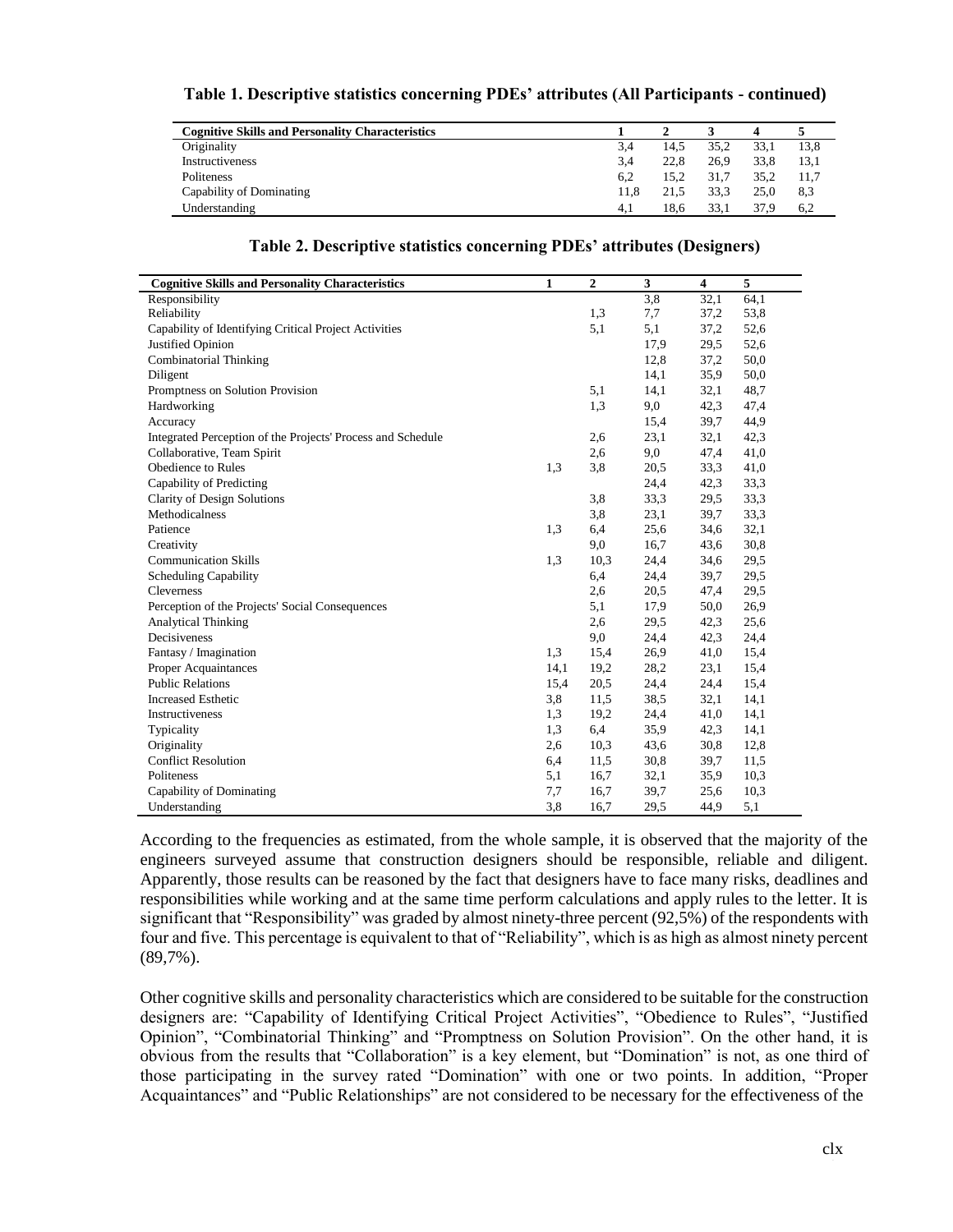designer, though 65% of the respondents consider "Sociability" to be essential. These scores, if combined, can lead to the assumption that "Team Work" is a basic element. Other skills which are placed last on the list are: "Understanding", "Politeness" and "Instructiveness". Table (2) presents the frequency analysis' results as derived from the Designers' point of view. A brief comparison among Tables (1) and (2), reveals that the differences are very small. Focusing on the top 10 characteristics, it can be noted that

"Diligence" and "Obedience to Rules" are receiving lower scores from Designers in comparison to the whole sample. Even the attributes at the end of the lists are ordered in almost the same way in the two samples. The following tables indicate the frequencies' analysis of the designers' required knowledge. The resulting values represent percentages:

| <b>Knowledge of</b>            |     | $\mathbf{2}$ | 3    | $\overline{\mathbf{4}}$ |      |
|--------------------------------|-----|--------------|------|-------------------------|------|
| Regulations                    |     | 1,3          | 6,4  | 10,3                    | 82,1 |
| Legislation                    | 1,3 | 2,6          | 6,4  | 28,2                    | 61,5 |
| <b>Construction Procedures</b> |     | 2,6          | 19,2 | 35,9                    | 42,3 |
| Scheduling                     | 1,3 | 10,3         | 33,3 | 29,5                    | 25,6 |
| Materials                      | 2,6 | 11,7         | 24,7 | 39,0                    | 22,1 |
| <b>Mechanical Equipment</b>    | 7,7 | 17,9         | 26,9 | 32,1                    | 15,4 |
| Economics                      | 1,3 | 10,3         | 35,9 | 38,5                    | 14,1 |

**Table 3. Descriptive statistics concerning PDEs' body of knowledge (Designers)**

## **Table 4. Descriptive statistics concerning PDEs' body of knowledge (All Participants)**

| <b>Knowledge of</b>            |     |      |      |      |      |
|--------------------------------|-----|------|------|------|------|
| Regulations                    | 0,0 | 0,7  | 4,2  | 15,3 | 79.9 |
| Legislation                    | 0,7 | 1,4  | 4,9  | 27,1 | 66,0 |
| <b>Construction Procedures</b> | 0,0 | 2,1  | 16,0 | 38.9 | 43,1 |
| Materials                      | 2,1 | 7,7  | 26,6 | 36,4 | 27,3 |
| Scheduling                     | 1,4 | 10,4 | 33,3 | 31,9 | 22,9 |
| Economics                      | 1,4 | 9,7  | 31,9 | 41,0 | 16,0 |
| <b>Mechanical Equipment</b>    | 8.3 | 20,8 | 33,3 | 25,7 | 11,8 |

The scores below two attract low percentages, leading to the assumption that all the rated elements are significant. Nevertheless, knowledge of "Regulations" and "Legislation" are acknowledged as the most important assets for the designers, while scores equal or above four represent more than 90% of the given answers. On the contrary, knowledge of "Mechanical Equipment" and "Economics" are placed last on the list. It can be assumed by the results that designing has to follow specific rules and procedures that are defined by the science of engineering and the legislation, but aspects of knowledge dealing with the implementation of the design are not considered to be such an important part of the designer's role. Comparing the whole sample with the "Designers" sample, it can be observed that in the last places there is a switch among "Economics" and "Mechanical Equipment". Designers consider the Knowledge of "Mechanical Equipment" more useful than "Economics" in comparison with the whole participants' sample.

# **4. Conclusions and future work**

This study identified the perceptions of the Greek Engineers regarding the attributes of PDEs. The attributes with the highest scores are: "Responsibility", "Reliability", "Diligent", "Capability of Identifying Critical Project Activities", "Obedience to Rules" and "Justified Opinion". On the other hand the attributes that receive the poorest scores include: "Originality", "Instructiveness", "Politeness", "Capability of Dominating" and "Understanding". The contribution of this research as far as the knowledge is concerned could be to provide guidelines for academic program courses. The findings show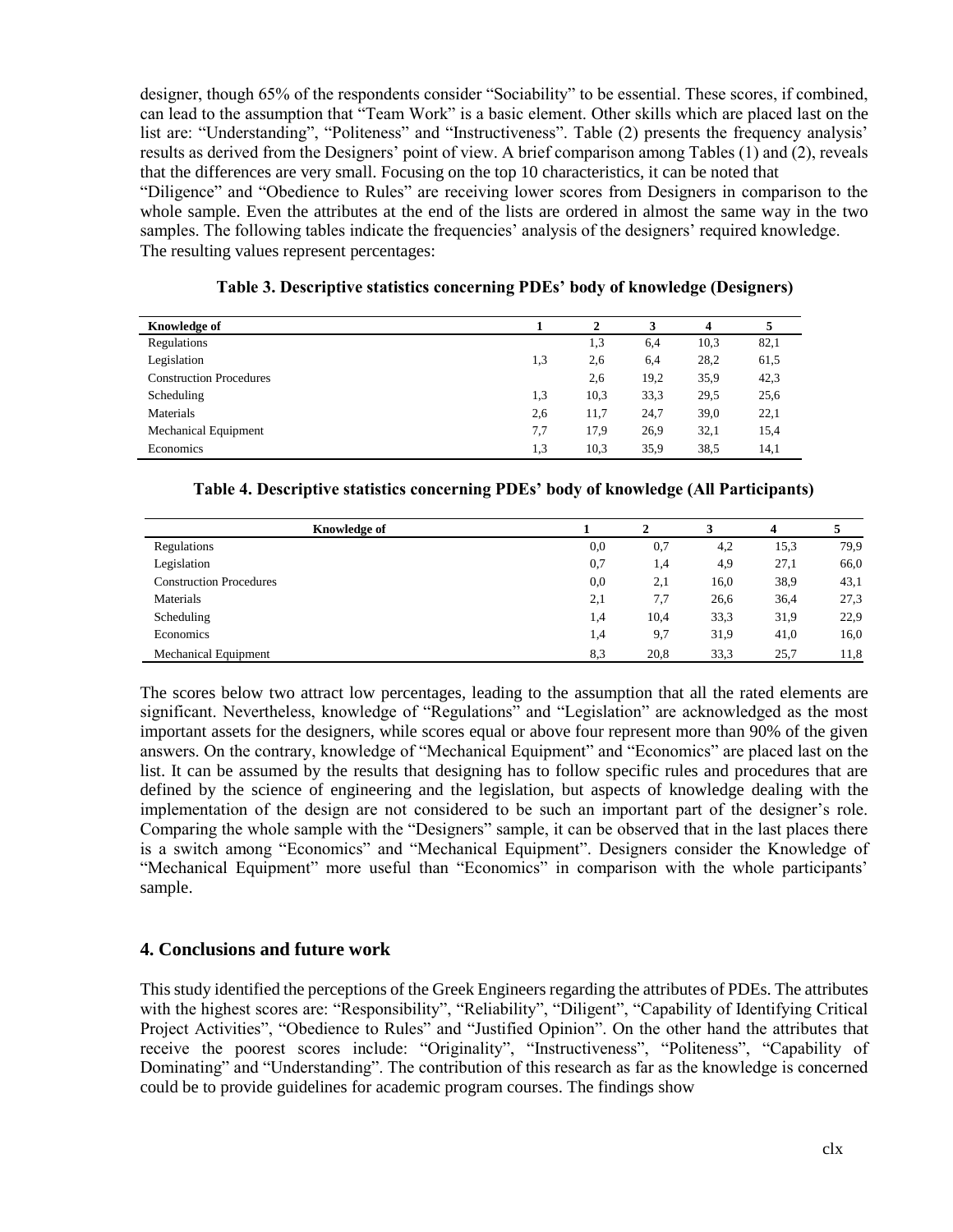that the training of project designers could be conducted with greater efficiency and at the same time selection of the most competent project designer could be made with greater reliability.

One other point of interest is that the knowledge subjects dealing with the design implementation, in other words the project construction, are placed last on the list. The future work could focus on measuring the presence of dominant cognitive abilities and personality characteristics in designer – engineers, by applying psychometric tests. These results could be used as a base for career orientation. Even in the case of promotions or assignments in the construction industry, the dominant attributes and their presence in an engineer could act as the criterion for his promotion and predict his future performance in designing a project. It is a fact that cognitive abilities and personality characteristics could not be altered. Social skills and especially communication skills could be improved by adopting various techniques. On the other hand the area which also leaves room for improvement is the required knowledge. This could be planned and organized in such a manner that creates efficient designers.

It would be useful to examine how each group belonging to "Basic Experience" namely: "Constructors – Engineers", "Project Managers" and "Contractors" consider and assess the characteristics, attributes and knowledge of the current research. The next step of the research apart from the incorporation of psychometric tests will focus on a variety of statistical analyses, which include: correlation analysis, principal component analysis and regression analysis. The effort will be partly focused on grouping the attributes. Furthermore, based on the notion that the conception of the PDEs' attributes is correlated with the profile of the participant in the survey, prediction models will be produced. The role of the models will be to "predict" the desired profile of the PDE, based on the profile of the person responsible for "human resource management". Immediate plans for the future work include an increase in the sample. The survey would produce representative samples of participants, based on their profile. The goal would be to identify the different viewpoints on the skills, abilities and knowledge from different groups of participants. Investigation would compare responses from groups based on Gender, Discipline, Experience and Job Profile. Finally, a multi-criteria analysis will be conducted to provide a model for PDE screening and selection.

### **5. References**

- Amabile, T.M., Schatzel, E.A., Moneta, G.B., and Kramer, S.J. (2004). "Leader behaviors and the work environment for creativity: perceived leader support". *Leadership Quarterly*, Vol. 15, pp. 5–32.
- Austin, S., Baldwin, A., and Newton, A. (1994). "Manipulating the flow of design information to improve the programming of building design". *Construction Management and Economics*, Vol. 12, No. 5, pp 445-455.
- Carr, P.G. (2000). "An investigation of the relationship between personality traits and performance for engineering and architectural professionals providing design services to the building sector of the construction industry", PhD submitted to the Faculty of the Virginia Polytechnic Institute and State University.
- Cheung, S.O., Ng, S.T., Lam, K.C., and Yue, W.M. (2001). "A satisfying leadership behavior model for design consultants". *International Journal of Project Management*, Vol. 19, pp. 421 – 429.
- Kratzer J., Leenders R. T.A.J., and Engelen J. M.L. V. (2008). "The social structure of leadership and creativity in engineering design teams: An empirical analysis". *Journal of Engineering Technology Management,* Vol.25, No. 4, pp. 269–286.
- Lofthus, K., Amdahl, H., and Amdahl, E. (2011). "Configuring designers? Using one agile project management methodology to achieve user participation", *New Technology, Work and Employment*, Vol. 26, No. 1, pp. 54-67.
- Maillardet, F.J. (1981). "In search of reality: The role of design studies in engineering education", *European Journal of Engineering Education*, [Vol. 5, No. 4, p](http://www.tandfonline.com/loi/ceee20?open=5#vol_5)p. 309-318